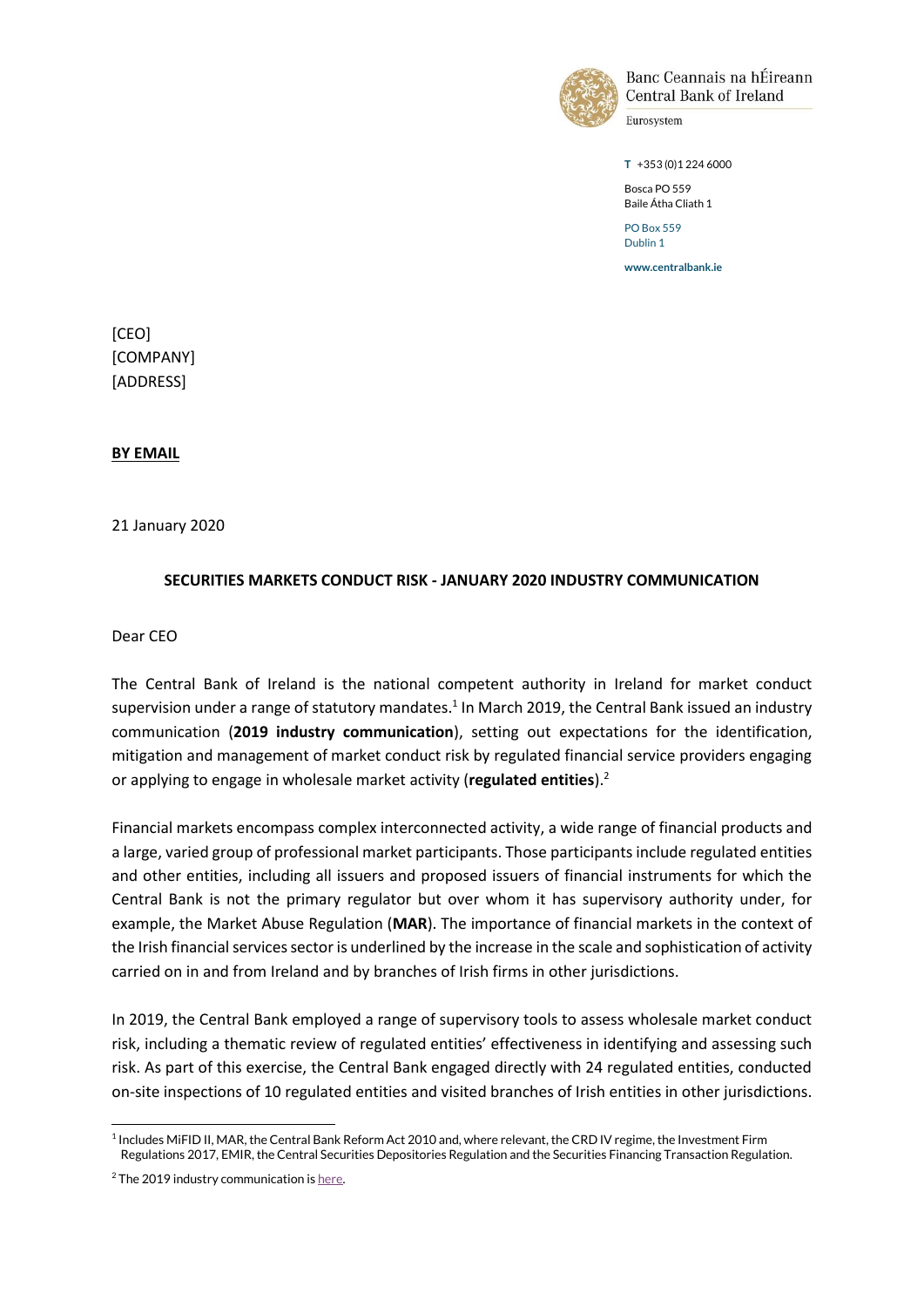

Central Bank supervisors conducted over 150 interviews of directors and CEOs, risk and compliance officers and frontline staff and the Central Bank continues to engage with relevant entities in relation to identified deficiencies.

The Appendix to this letter describes the key findings arising from that work. The central theme underpinning those findings is that entities may not have been adequately identifying the market conduct risk to which they are exposed, and so cannot appropriately mitigate and manage the risk. That failure leads to or, where relevant, arises from the following:

- 1. **Inadequate market conduct risk frameworks:** The Central Bank expects regulated entities to fully embed into their organisational arrangements, market conduct risk frameworks and consequential controls that your employees fully understand.
- 2. **Inadequate governance of market conduct risk:** The Central Bank expects the Board and senior management of regulated entities to take full ownership of the governance of market conduct risk. In the global context this includes challenging group decisions where appropriate. It also means ensuring your entity is sufficiently well controlled to monitor, marshal, receive and, where appropriate, report to the Central Bank all information pertinent to the conduct of your staff and, where relevant, staff located in your affiliate entities. Regulated entities must fully embed compliance with the Central Bank's Fitness and Probity Regime into their organisational arrangements at local and branch level.
- 3. **Failure to identify the risk of market abuse:** The Central Bank expects regulated entities, issuers and those who act on behalf of issuers (whether or not they are regulated entities) to have systems and controls in place to ensure compliance with their obligations under the Market Abuse Regulation and related legislation. Where relevant, this includes the establishment and maintenance of effective trade surveillance systems and other arrangements to prevent, detect and report potentially abusive behaviour. For issuers and market participants who contact them it includes the implementation of organisational arrangements that minimise the risk of abusive behaviour.

The ability and willingness of market participants to identify and appropriately mitigate and manage market conduct risk is at the heart of trust in securities markets. In light of the these findings, the Central Bank expects market participants to place a renewed focus on ensuring they have in place frameworks that effectively protect the best interests of investors and they operate in a fair, orderly and transparent manner.

The Central Bank's supervisory work in 2020 will include focussing on regulated entities' ability to identify market conduct risk; the extent to which they are sufficiently well controlled to govern wholesale market conduct risk; and the flow and escalation of conduct-specific information within and across regulated entities and groups.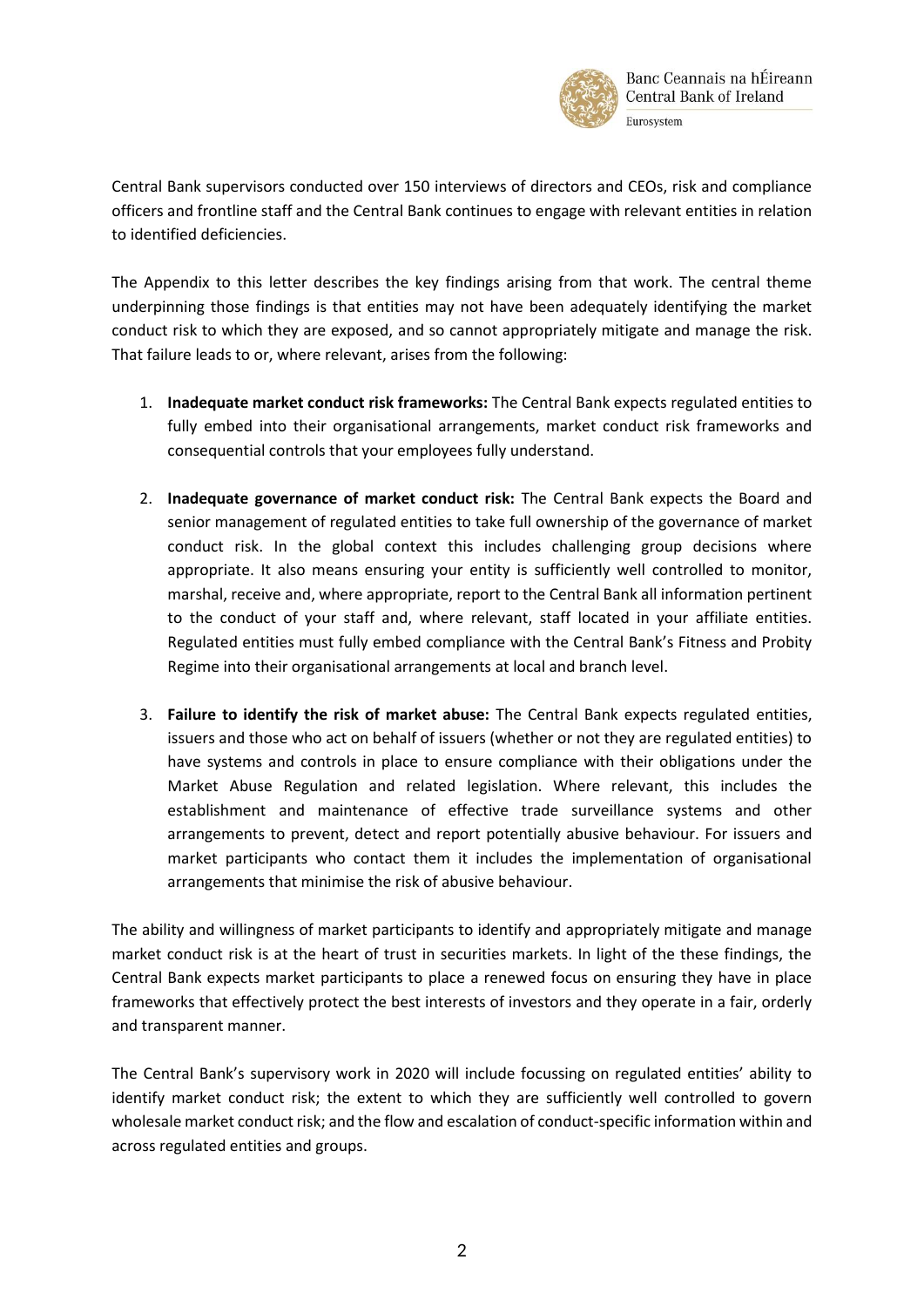

The Central Bank also expects to devote considerable supervisory resource in the year ahead to examining the compliance by regulated entities and issuers with their obligations to recognise and manage inside information and, in the case of relevant regulated entities, to identify suspicious transactions and orders.

Please bring this letter to the attention of your Board at its next meeting. Regulated entities should review the expectations set out in the Appendix and address misalignments with their internal frameworks and practices. Issuers to whom this letter is addressed should focus on the relevant concerns expressed in the third finding - failure to identify market abuse risk.

The Central Bank reminds regulated entities of the importance of continued observation of the expectations in the 2019 industry communication and directs the attention of all readers to its [five](https://www.centralbank.ie/regulation/industry-market-sectors/securities-markets/wholesale-markets)  [principles](https://www.centralbank.ie/regulation/industry-market-sectors/securities-markets/wholesale-markets) for a proper and effectively regulated securities market.

In circumstances of non-compliance by entities with regulatory requirements relevant to the matters raised in this letter, the Central Bank may, when exercising its supervisory and/or enforcement powers, have regard to the consideration given by an entity to the matters raised in this letter. Please address queries regarding this letter to [wholesaleconduct@centralbank.ie.](mailto:wholesaleconduct@centralbank.ie) You are not, however, required to respond to this letter.

Yours sincerely

Dernile Realand

**Derville Rowland**  Director General Financial Conduct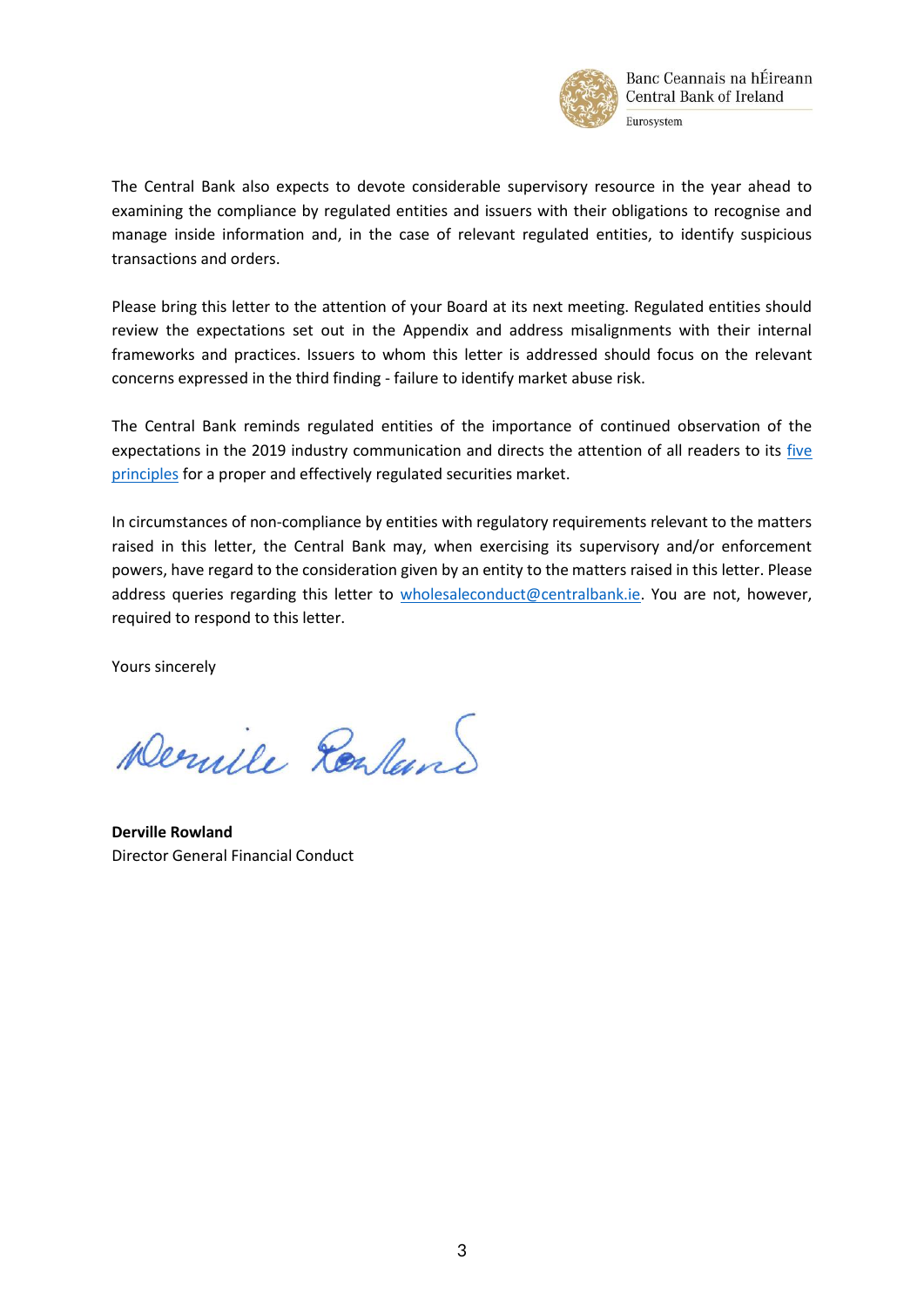

# **APPENDIX: SECURITIES MARKETS CONDUCT RISK - KEY FINDINGS FROM THE CENTRAL BANK'S 2019 ACTIVITY**

# **1. INADEQUATE MARKET CONDUCT RISK FRAMEWORKS**

### **Legal and regulatory background**

The MiFID regime requires regulated entities to comply with a range of organisational requirements, including implementing policies and procedures that are sufficient to ensure compliance by regulated entities with their obligations under the MiFID regime. Regulated entities must also comply with additional legal and regulatory requirements pertaining to or encompassing securities markets activity. Not least of these is the Central Bank's Fitness and Probity Regime (the **Fitness and Probity Regime**).

The 2019 industry communication stressed the Central Bank's expectation that regulated entities demonstrate and evidence their market conduct risk identification processes.

### **Failure to identify market conduct risk**

The Central Bank observed that some regulated entities lacked a structured market conduct risk identification process. The Central Bank also identified instances where entities had a framework to identify market conduct risk but the framework was not fit for purpose and/or did not identify applicable controls to mitigate identified risks. Where controls did exist, there was often insufficient communication of them to employees. There was also inadequate testing of control effectiveness.

The Central Bank observed that centralised group risk management functions often identified market conduct risks and cascaded them to the Irish regulated entity. This approach is acceptable, subject to consideration of the local entity's specific circumstances. But the Central Bank identified numerous failings with this type of group-led approach. This included a failure to capture Irish entity-specific risk in sufficient detail, lack of contribution or challenge by the Irish regulated entity and, in particular, a lack of input from Irish entities' frontline staff.

Many of the risk registers the Central Bank examined referenced conduct risks in a high level, generic way. They were not specific to the regulated entity's risk or its particular business model. During inspections and interviews, some entities could only identify a single, generic conduct risk.

# **Inadequate market conduct risk MI**

The Central Bank frequently observed inadequate market conduct-related Management Information (**MI**). Staff in some regulated entities did not have a clear understanding of the MI they should generate and to whom they should send it to facilitate the effective management of this critical risk. The Central Bank also observed a lack of quality assurance undertaken on MI. In some regulated entities, the CEO did not review MI, which went directly to group structures.

# **Lack of staff understanding of market conduct risk**

Some staff in regulated entities lacked a basic understanding of what constitutes market conduct risk. They could not identify such risk in their area of responsibility. Others identified controls but could not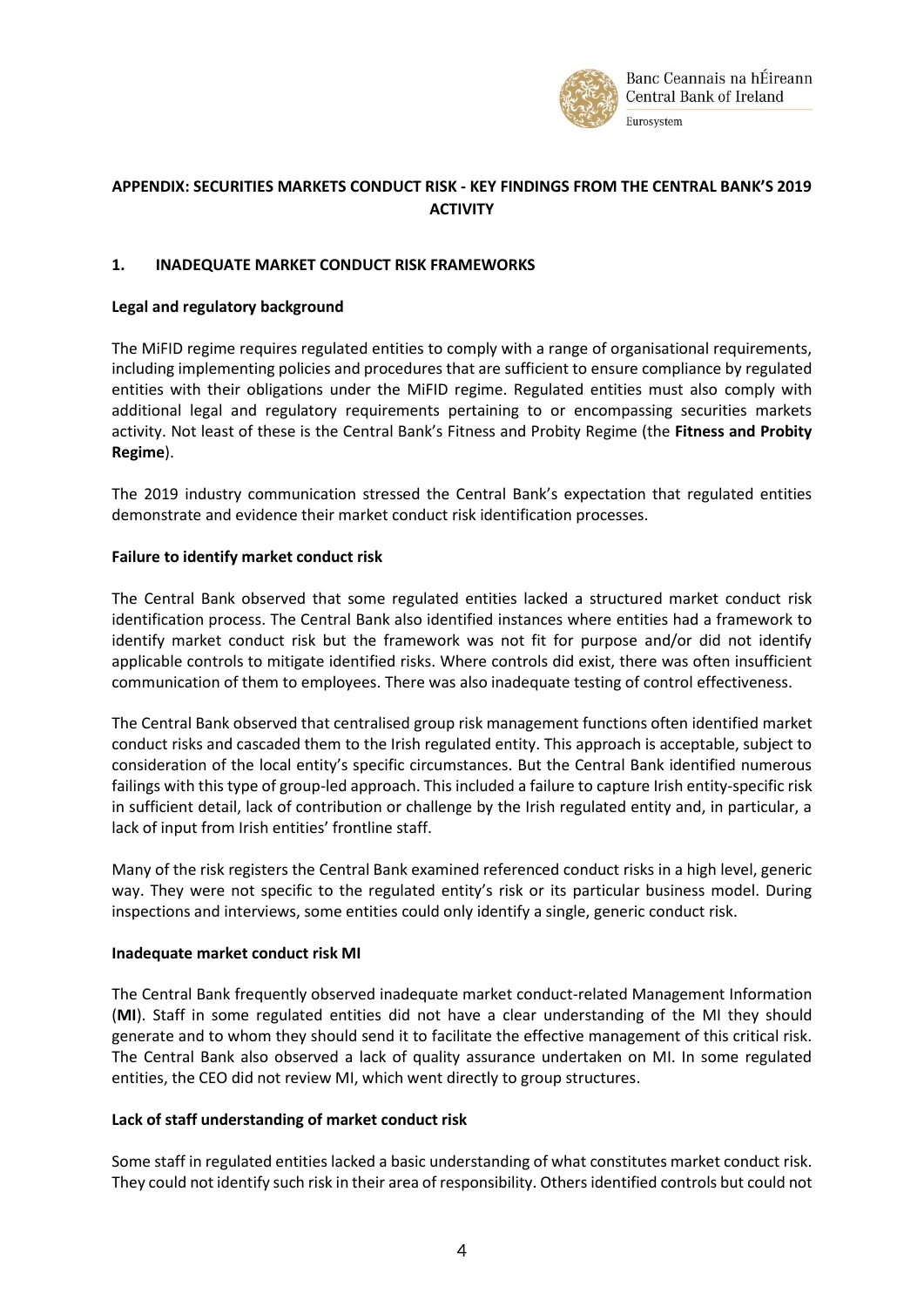

explain the underlying risk. This demonstrates regulated entities' failure to embed their market conduct risk frameworks effectively throughout the organisation.

## **Lack of proactive identification of conflicts**

One risk inherent to all regulated entities is conflicts of interest. Regulated entities were aware of this risk but some identified conflicts are on an event driven or reactive basis only.

### **What some regulated entities were doing well**

The Central Bank identified one instance of a regulated entity that had developed a comprehensive and effective market conduct risk framework in line with the 2019 industry communication in an especially proactive manner. That included the completion of a regulatory horizon scanning exercise, which considered conduct risk specific to its business model. This resulted in the design of a bespoke framework with embedded controls to mitigate risks and routinely test control effectiveness. Staff demonstrated an understanding and awareness of the nature and impact of the conduct risk arising from the entity's particular business model.

# **Central Bank expectations**

- Regulated entities should identify all market conduct risks applicable to their business model at local and branch level. Where relevant, this should include engagement with, and challenge to, centralised group risk management functions.
- Regulated entities should use their conduct risk identification process to inform the development of their market conduct risk frameworks and consequential controls.
- Regulated entities should generate and use market conduct-related MI that is relevant, accurate and timely and ensure staff understand what information should be generated, maintained and escalated and to whom. Where entities submit MI to group risk management functions, relevant local senior management should also review it.
- Regulated entities should include the identification of potential conflicts of interest in their conduct risk identification process and implement specific, written, consequential controls.

# **2. INADEQUATE GOVERNANCE OF MARKET CONDUCT RISK**

### **Regulatory background**

The 2019 industry communication requires regulated entities to demonstrate and evidence how market conduct risk management and mitigation is included in the objectives for senior management. It is critical that regulated entities clarify responsibilities and accountabilities for managing and mitigating market conduct risk at Board and executive committee levels.

### **Poor governance of market conduct risk**

The Central Bank observed several cases where senior management (including CEOs) failed to demonstrate an understanding of their entities' market conduct risk frameworks and the impact market conduct risk can have on operations. The Central Bank also observed a lack of regular challenge and oversight by Boards and senior management in relation to market conduct risk.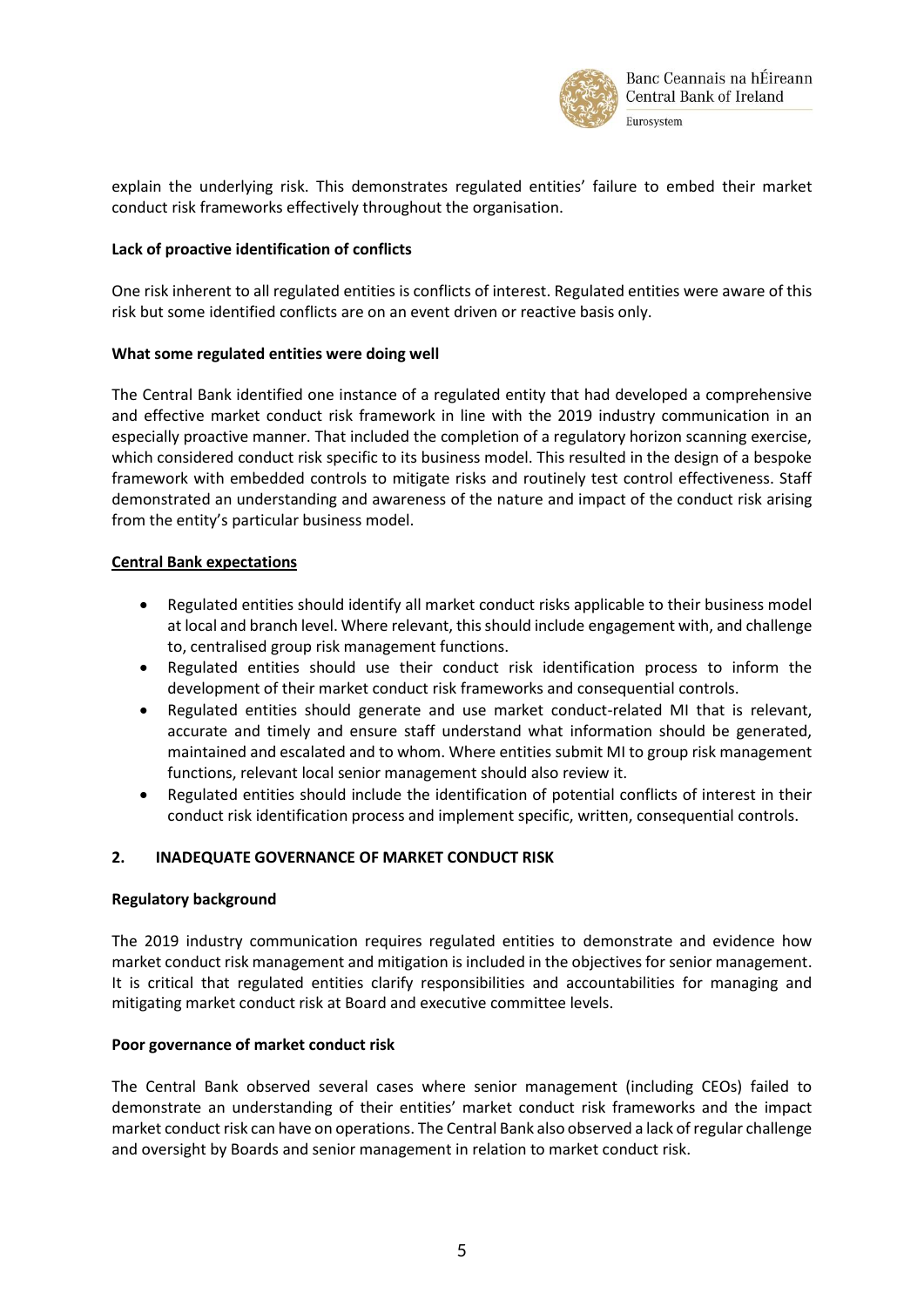

### **Poor governance in the global context**

In the Irish regulated entities of some global firms, the Central Bank observed instances where, in practice, the CEO did not have autonomy in market conduct risk related decision-making. In some cases, senior staff in Ireland effectively reported on a hard-line basis to management at group level for market conduct purposes. In some global structures, the Central Bank observed poor flow of conduct-related information between branches and affiliates of Irish entities and the Irish entity itself.

#### **Poor governance in the context of the Fitness and Probity Regime**

The Central Bank observed some Pre-Approval Controlled Function (**PCF**) holders were not discharging all of the responsibilities associated with their functions. A particular concern is the role of the Head of Trading (PCF-29). The Central Bank noted a tendency for the PCF-29 to focus almost exclusively on profit generating activity resulting in limited oversight and control (if any) of the activities for which they were responsible.

#### **What some regulated entities were doing well**

The management of the regulated entity that demonstrated a mature, embedded market conduct risk framework exhibited ownership of risk and engaged in constructive challenge.

The Central Bank observed that the level of awareness of the Fitness and Probity Regime by managers of branches in other EEA countries (PCF-16) was higher among those managers who had engaged with the Central Bank's 8 April 2019 [Dear CEO](https://www.centralbank.ie/docs/default-source/news-and-media/press-releases/190408-dear-ceo-letter-fandp.pdf) letter regarding fitness and probity and the 2019 industry communication.

### **Central Bank expectations**

- The Board and senior management of regulated entities should own the governance of market conduct risk irrespective of group arrangements. In the global context, this includes challenging group decisions and approaches where appropriate.
- Regulated entities should assess their governance structures on a periodic basis to ensure they have sufficient capacity to manage market conduct risk. They should consider the roles, responsibilities and accountabilities of individuals, management committees, internal functions and any entities engaged on an outsourced basis.
- Regulated entities should be sufficiently well controlled to monitor, marshal, receive and, where appropriate, report to the Central Bank all information pertinent to the conduct of its own staff and (where relevant) affiliate staff, irrespective of their location.
- The Central Bank reminds regulated entities of their obligations under Section 21 of the Central Bank Reform Act 2010. These obligations include not only performance of due diligence to ensure controlled function staff (including PCF holders) comply with the Fitness and Probity Standards 2014. Regulated entities are also obliged to satisfy themselves on reasonable grounds and on an ongoing basis of the fitness and probity of such staff, including, where relevant, providing appropriate training. This includes the PCF-29 function.

### **3. FAILURE TO IDENTIFY THE RISK OF MARKET ABUSE**

#### **Regulatory background**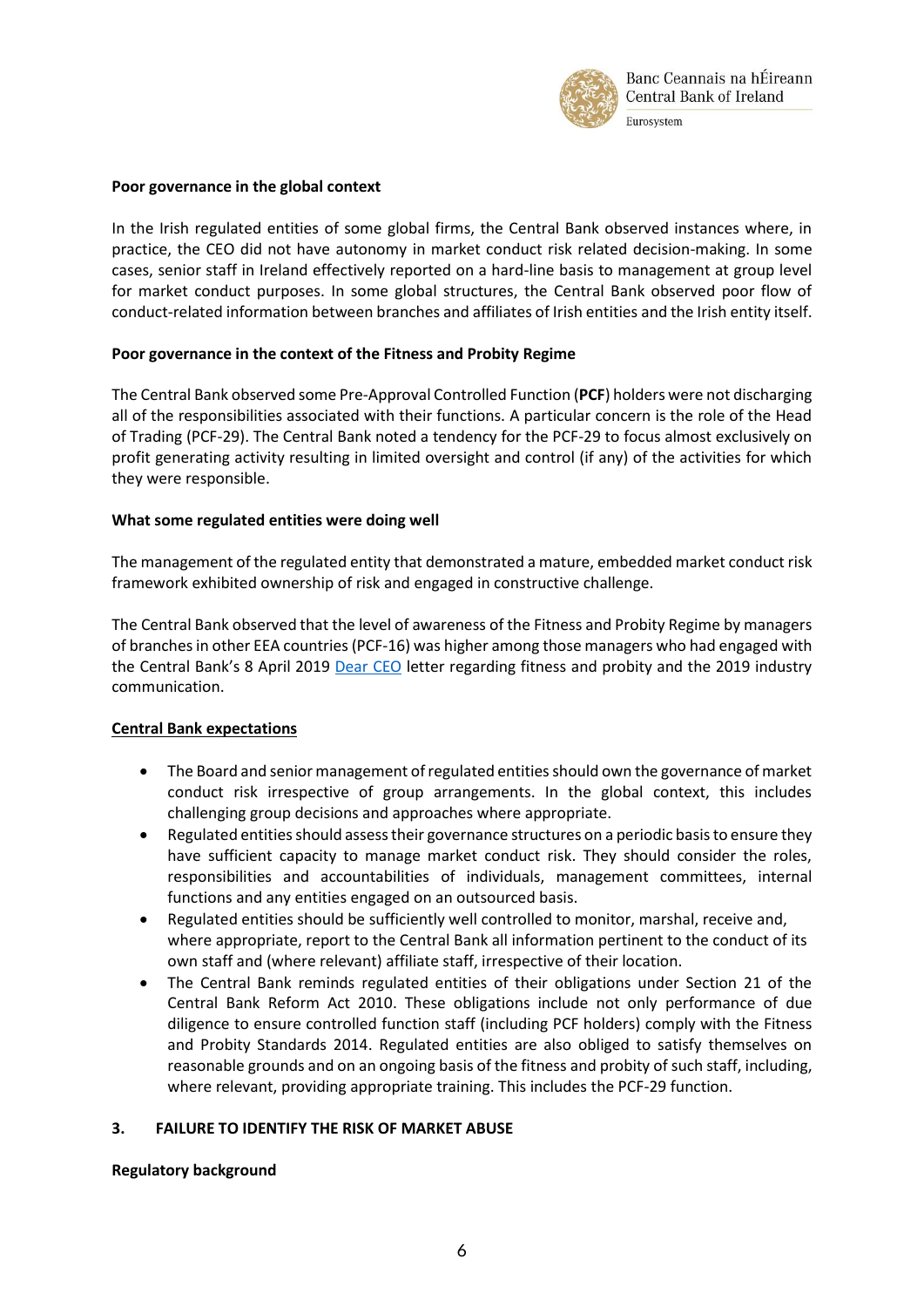

Behaviours and practices associated with regulated entities' activities that heighten the risk of market abuse occurring or going undetected constitute a risk to the integrity of the market and to effective governance and compliance by regulated entities. Failures in this area may reflect serious organisational weaknesses that leave entities, their employees, clients, investors and the wider securities market vulnerable to adverse consequences.

### **Inadequate trade surveillance**

The Central Bank identified ineffective MAR<sup>3</sup> trade surveillance in some regulated entities, particularly in relation to how they generate, analyse and close alerts. Oversight of trade surveillance activity outsourced to affiliates and other third parties was often deficient with regulated entities providing insufficient monitoring of, challenge to and supervision of the outsourcee.

### **Inconsistent approaches to Suspicious Transaction and Order Report (STOR) submission**

Some regulated entities adopted a potentially ineffective approach to the submission of Suspicious Transaction and Order Reports (**STOR**). Relevant regulated entities must submit a STOR to the Central Bank where the entity observes an order or transaction that could constitute market abuse. The Central Bank observed inconsistencies in the decision-making processes across regulated entities when it comes to the type of activity that should generate a STOR submission. Some interviewees referenced suspicions about market abuse by others but had not submitted a STOR.

# **Poor quality communications between regulated entities and issuer investor relations functions**

The Central Bank's engagements with some regulated entities raised concerns about the quality of communications between regulated entities and issuer investor relations functions and the extent to which such communications are MAR-compliant. The Central Bank recognises these engagements are a routine element of the functioning of the market. But the Central Bank identified examples where frontline staff may have sought information from issuers without fully considering the extent to which that information might be inside information.

The Central Bank observed misalignments in understanding between compliance and front line functions regarding the controls governing the relationship between regulated entities and issuers.

# **What some regulated entities were doing well**

The quality of the content of STOR submissions to the Central Bank is generally good.

# **Central Bank expectations**

1

 Regulated entities should assess the effectiveness of their trade surveillance systems on foot of this letter and on a periodic basis. They should take into account the nature and frequency of the data gathered, the extent of review (including the assessment of alerts), and analysis of that data. Regulated entities should seek to strike an appropriate, entity-specific balance

<sup>3</sup> The Central Bank's concerns go beyond trade surveillance for MAR purposes and include surveillance for other risks, including unusual changes in trader order and execution patterns and adherence to position limits.